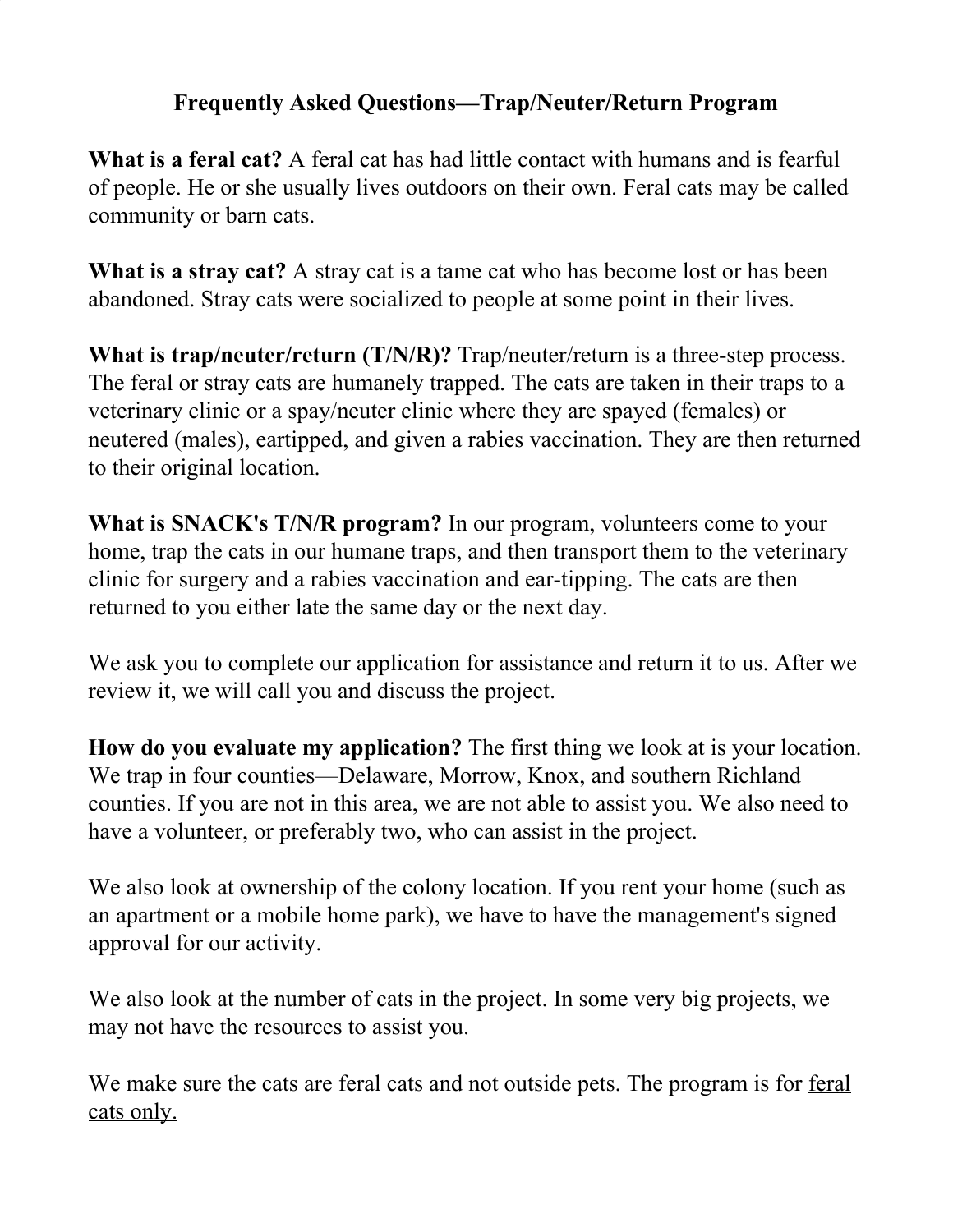Whatever the case may be, we will contact you regarding your application and if you are turned down, we may have some suggestions for other ways to get the cats spayed or neutered.

**Will you lend me traps?** No. The group is not set up to loan traps because of liability issues and because we need the traps for our projects.

**Who pays for this?** On your application, you will be asked to donate time (helping us trap or transport), or money, or recyclable aluminum cans. These ways help us to pay for projects. Other money to cover surgical expenses/veterinary expenses comes from our donors, fundraising efforts, and grants (when granted to SNACK for this purpose). The SNACK volunteers donate their time and travel expenses. They are not reimbursed for either.

**When will you start my project?** We work on trap/neuter/return projects on a first-come, first-served basis. We also have to coordinate schedules of all those involved—you,the client, the volunteers, and the veterinary clinic. We do not trap in bad weather or when temperatures are below 40 degrees. Generally, trapping season is from late April to late October. We will give you a week or more of notice when we are ready to start your project.

Usually, we trap in the morning to minimize the time a cat has to spend in a trap. We do not trap on weekends because most veterinary clinics are not doing surgery on weekends. We do not trap at night.

**What if you don't trap all the cats?** We do our best to trap all the cats and will try various strategies to get them all. Sometimes however, the cats outsmart us. In these cases, we may ask you to trap the remaining cats, if you are willing and able to do so. We will lend you a trap, make the veterinary clinic appointment, and transport the cat to and from the clinic if needed.

**What if I find homes for the kittens?** We ask that all kittens are sterilized before they leave the colony. Kittens can be spayed or neutered at two months of age or two pounds weight. Failure to follow this guideline will terminate SNACK's participation in your project.